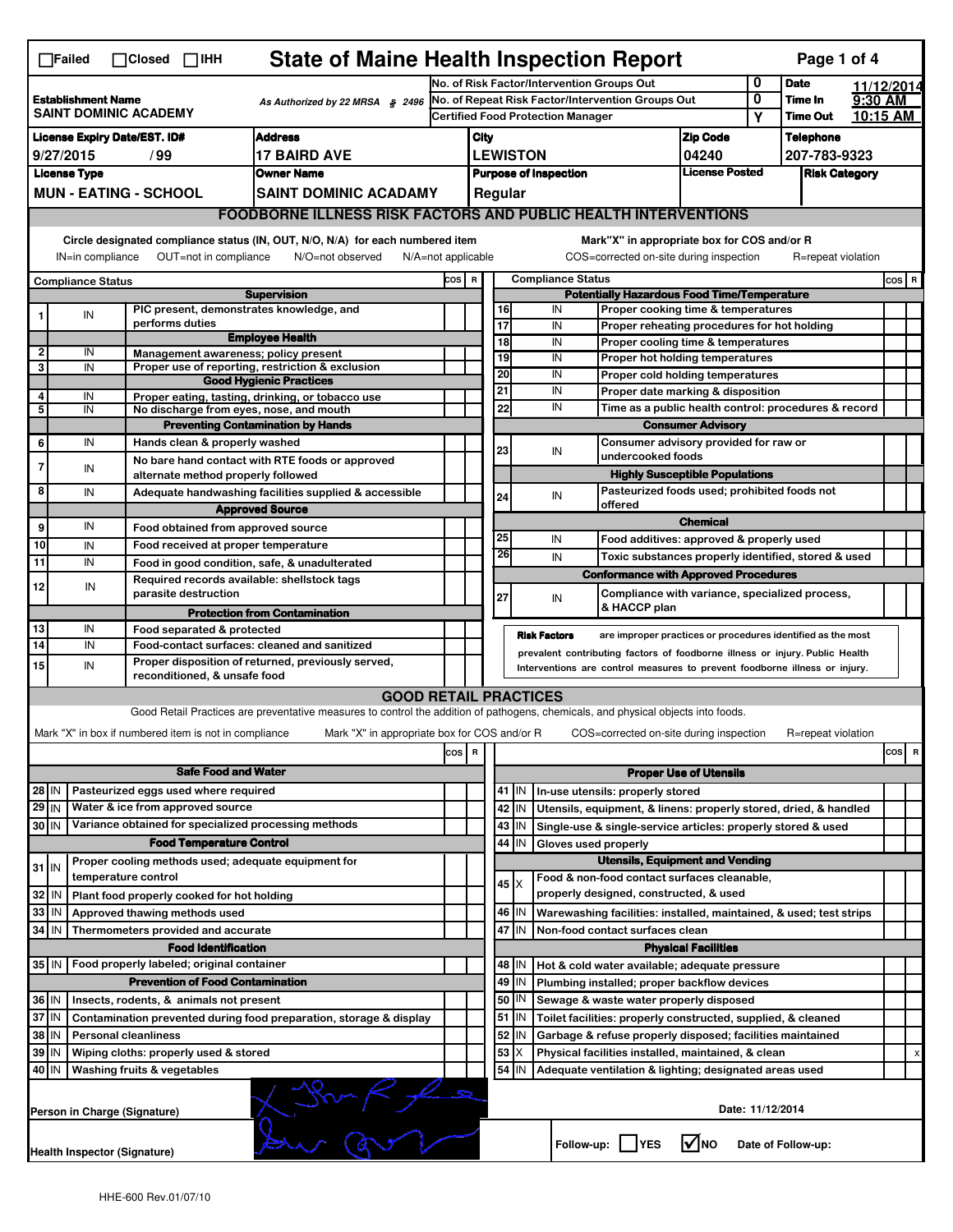|                                                  | Page 2 of 4                           |  |                                 |                    |                   |                                  |
|--------------------------------------------------|---------------------------------------|--|---------------------------------|--------------------|-------------------|----------------------------------|
| <b>Establishment Name</b>                        |                                       |  | As Authorized by 22 MRSA § 2496 | 11/12/2014<br>Date |                   |                                  |
| <b>SAINT DOMINIC ACADEMY</b>                     |                                       |  |                                 |                    |                   |                                  |
| License Expiry Date/EST. ID#<br>9/27/2015<br>/99 | <b>Address</b><br><b>17 BAIRD AVE</b> |  | City / State<br><b>LEWISTON</b> | /ME                | Zip Code<br>04240 | <b>Telephone</b><br>207-783-9323 |
|                                                  |                                       |  | <b>Temperature Observations</b> |                    |                   |                                  |
| Location                                         | <b>Temperature</b>                    |  |                                 | <b>Notes</b>       |                   |                                  |
| Wash cycle                                       | 161                                   |  |                                 |                    |                   |                                  |
| hot water                                        | 110 plus                              |  |                                 |                    |                   |                                  |
| cooler#2                                         | 38                                    |  |                                 |                    |                   |                                  |
| cooler #1                                        | 41                                    |  |                                 |                    |                   |                                  |
| Rinse cycle                                      | 185                                   |  |                                 |                    |                   |                                  |
| Milk cooler                                      | 38                                    |  |                                 |                    |                   |                                  |



**Date: 11/12/2014**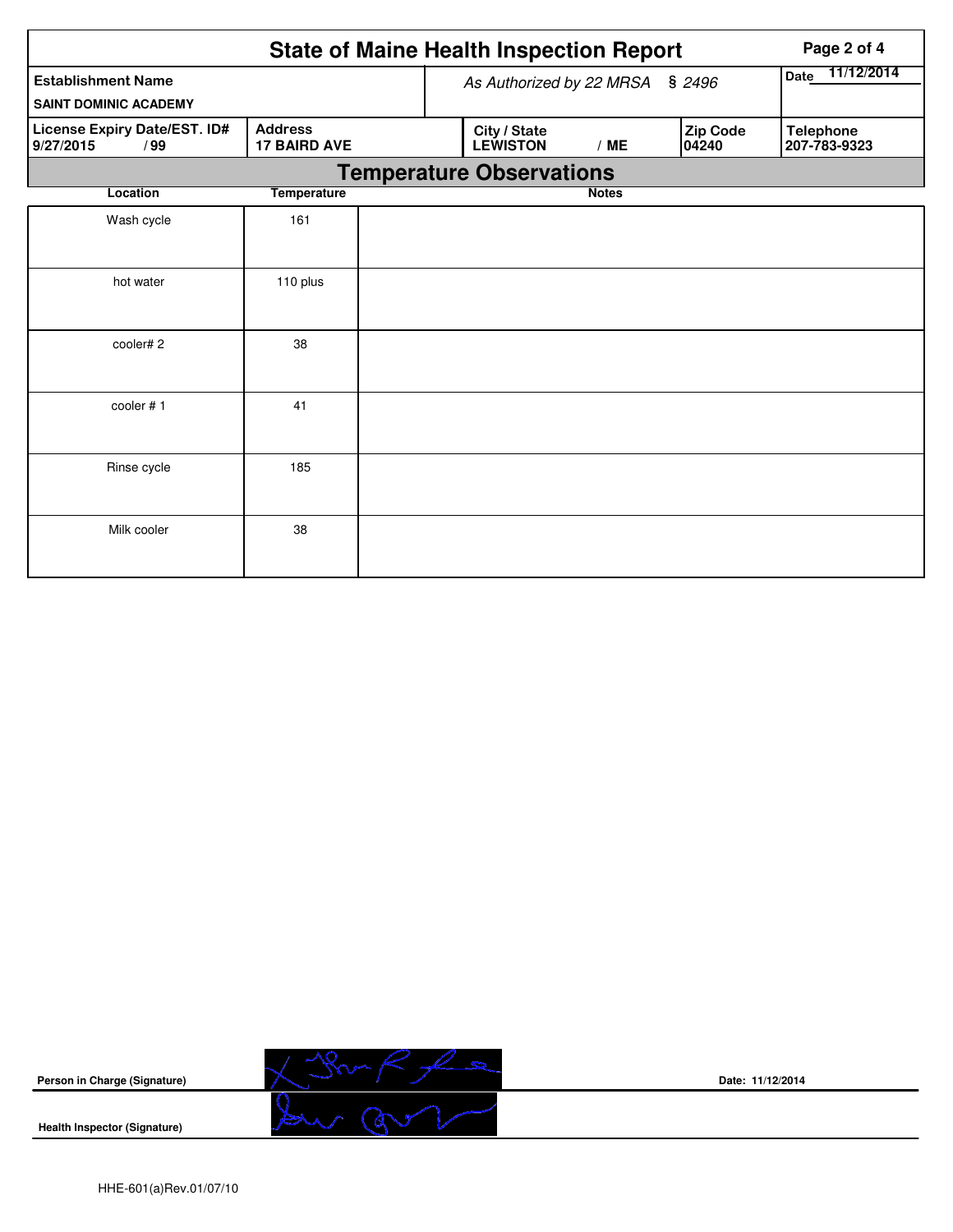|                                                                                                                                                    | Page 3 of 4                                             |                                 |           |                          |  |  |  |  |  |  |
|----------------------------------------------------------------------------------------------------------------------------------------------------|---------------------------------------------------------|---------------------------------|-----------|--------------------------|--|--|--|--|--|--|
| <b>Establishment Name</b>                                                                                                                          | 11/12/2014<br>Date                                      |                                 |           |                          |  |  |  |  |  |  |
| <b>SAINT DOMINIC ACADEMY</b>                                                                                                                       |                                                         |                                 |           |                          |  |  |  |  |  |  |
| License Expiry Date/EST. ID#<br>9/27/2015<br>/99                                                                                                   | <b>Address</b><br><b>17 BAIRD AVE</b>                   | City / State<br><b>LEWISTON</b> | <b>ME</b> | <b>Zip Code</b><br>04240 |  |  |  |  |  |  |
| <b>Observations and Corrective Actions</b>                                                                                                         |                                                         |                                 |           |                          |  |  |  |  |  |  |
| Violations cited in this report must be corrected within the time frames below, or as stated in sections<br>8-405.11 and 8-406.11 of the Food Code |                                                         |                                 |           |                          |  |  |  |  |  |  |
| 45: 4-202.15: N: Can openers improperly designed and constructed.                                                                                  |                                                         |                                 |           |                          |  |  |  |  |  |  |
| INSPECTOR NOTES: clean tip--corrected on site                                                                                                      |                                                         |                                 |           |                          |  |  |  |  |  |  |
| 45: 4-202.16: N: Non-food contact surfaces are improperly designed and constructed.                                                                |                                                         |                                 |           |                          |  |  |  |  |  |  |
| INSPECTOR NOTES: repair edge of counter top kitchen piece missing also repair corner of serving area counter bare wood                             |                                                         |                                 |           |                          |  |  |  |  |  |  |
| 53: 6-201.13.(A): N: Floor and wall junctures are not enclosed and sealed.                                                                         |                                                         |                                 |           |                          |  |  |  |  |  |  |
| <b>INSPECTOR NOTES: repair cove base</b>                                                                                                           |                                                         |                                 |           |                          |  |  |  |  |  |  |
| 53: 6-501.11: N: The physical facilities are in disrepair.                                                                                         |                                                         |                                 |           |                          |  |  |  |  |  |  |
| <b>INSPECTOR NOTES: missing outlet cover</b>                                                                                                       |                                                         |                                 |           |                          |  |  |  |  |  |  |
|                                                                                                                                                    | 53: 6-501.12: N: The physical facilities are not clean. |                                 |           |                          |  |  |  |  |  |  |
|                                                                                                                                                    | INSPECTOR NOTES: clean edges of the floors              |                                 |           |                          |  |  |  |  |  |  |
|                                                                                                                                                    |                                                         |                                 |           |                          |  |  |  |  |  |  |

**Date: 11/12/2014**

**Health Inspector (Signature)** 

**Person in Charge (Signature)**